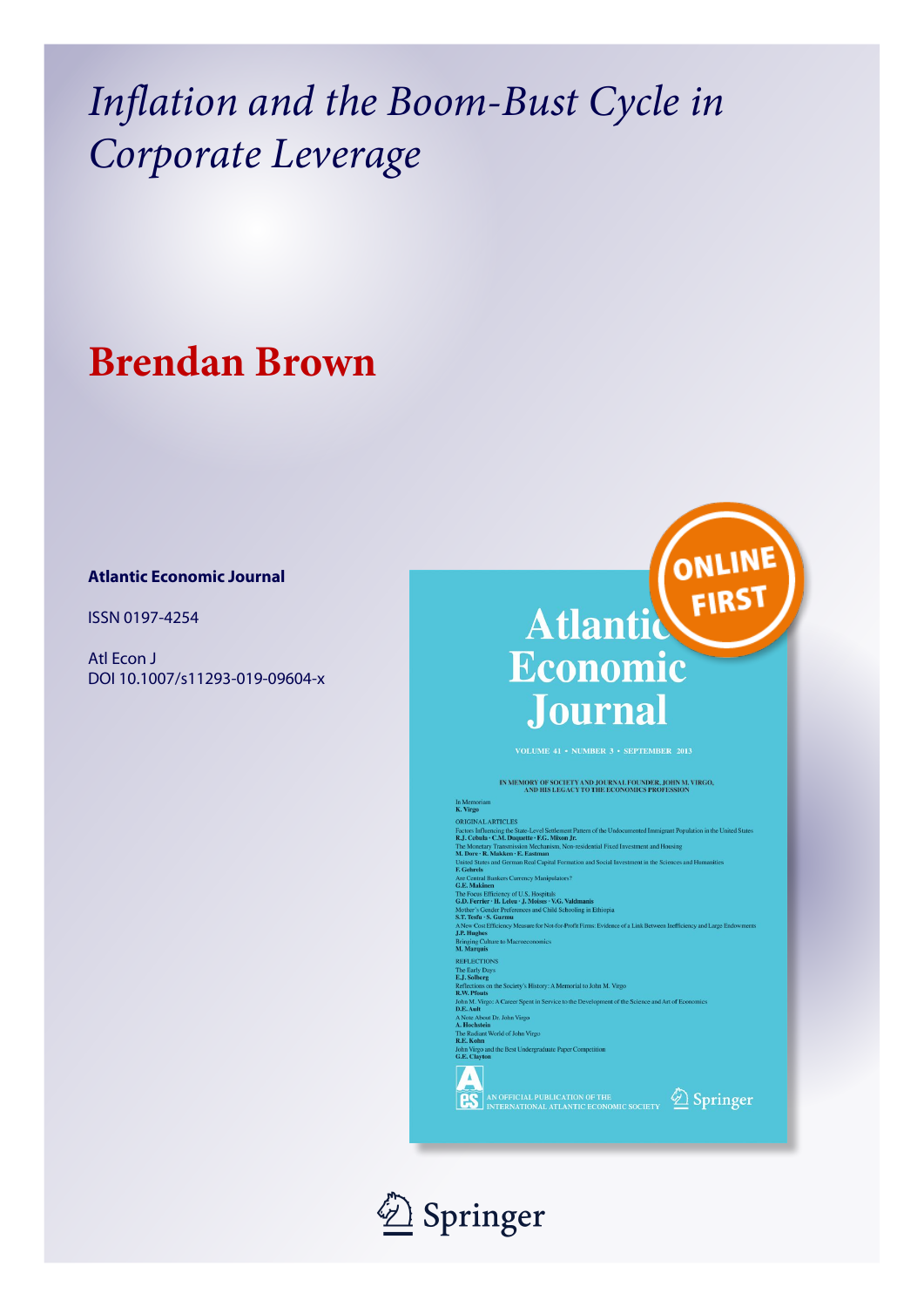**Your article is protected by copyright and all rights are held exclusively by International Atlantic Economic Society. This e-offprint is for personal use only and shall not be selfarchived in electronic repositories. If you wish to self-archive your article, please use the accepted manuscript version for posting on your own website. You may further deposit the accepted manuscript version in any repository, provided it is only made publicly available 12 months after official publication or later and provided acknowledgement is given to the original source of publication and a link is inserted to the published article on Springer's website. The link must be accompanied by the following text: "The final publication is available at link.springer.com".**

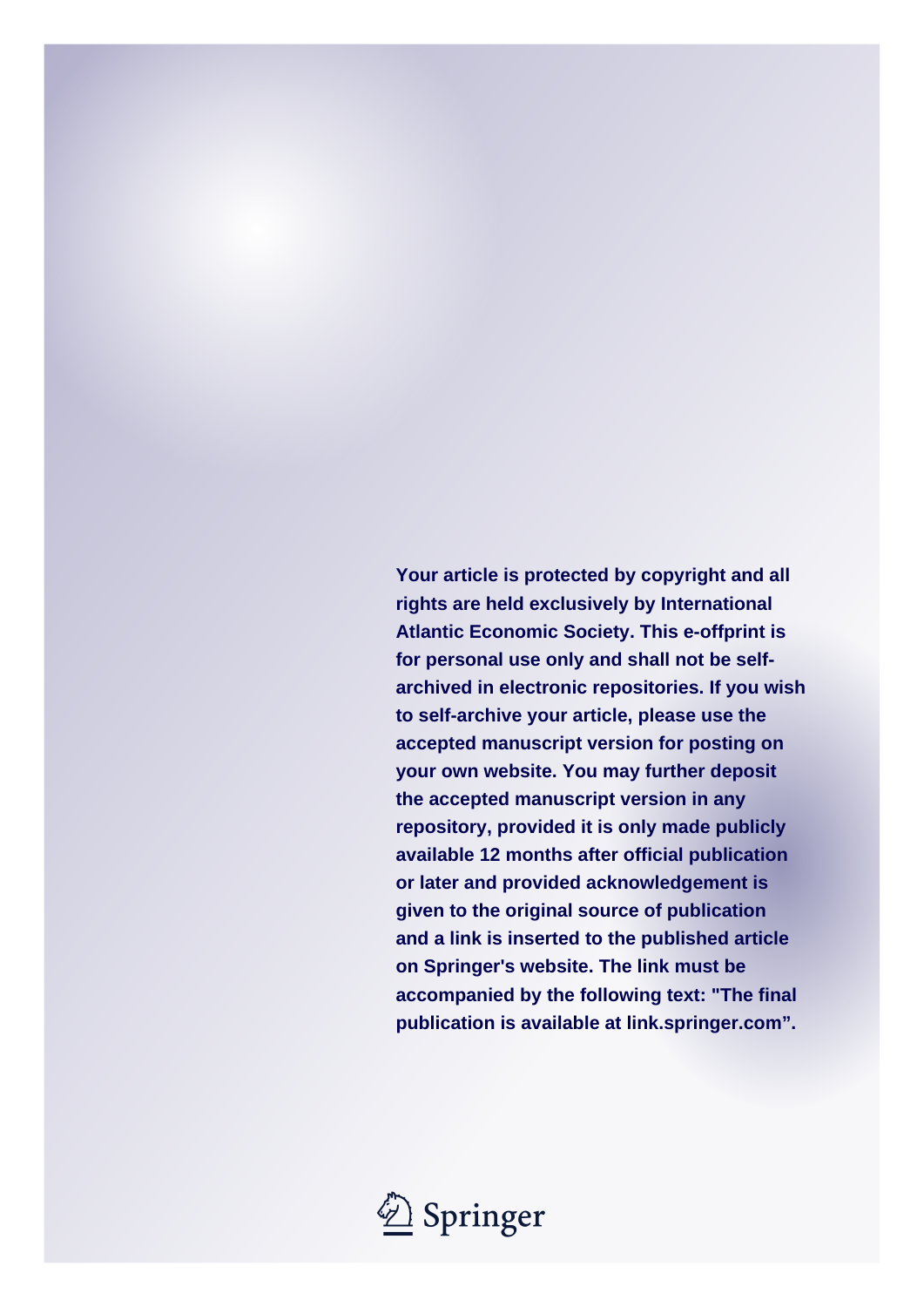

Brendan Brown<sup>1</sup> $\mathbf{\odot}$ 

 $\odot$  International Atlantic Economic Society 2019

Abstract Financial engineering is an art, not a science. The core of the subject is how to camouflage increases in leverage as the source of raised earnings on equity capital. This article explores how and why demand for financial engineers grows globally under the influence of inflationary U.S. monetary policy and how a boom in their profession contributes importantly to the potentially devastating effect of monetary inflation on economic prosperity. It proceeds to consider the extent to which foreign countries, large or small, would take steps to counter their vulnerability to the financial engineers, with particular reference to the case of the emerging markets and Japan who have experienced at times the maximum impact. Of course, the most effective defense is monetary, but for many reasons detailed here, this has rarely been implemented.

**Keywords** Financial engineering  $\cdot$  Irrational forces  $\cdot$  Transactions costs  $\cdot$  Cycles in leverage . Private equity bubble . Equity buy back boom . Corporate leverage . Convergence · Emerging markets · Carry trades

JEL B53 . E43 . E44 . E58 . F31 . F34 . G12 . G13 . G15 . G32 . G41

Financial engineers strive to add to shareholder value by working on the capital structure of the firm, equivalently changing the mix of outstanding securities (including bank loans). It is not their job to find or exploit investment opportunity as that is for the entrepreneur. They may be able to increase the potential capital available for a given opportunity set of projects via skilful design of securities. The main job of the financial engineer, within this specification, is to explore alternative ways of altering the leverage ratio (mixture of debt and equity finance) of the business in question and identify which can best fit the given purpose.

 $\boxtimes$  Brendan Brown [brendanbrown@monetaryscenarios.com](mailto:brendanbrown@monetaryscenarios.com)

<sup>&</sup>lt;sup>1</sup> Hudson Institute, Washington, DC, USA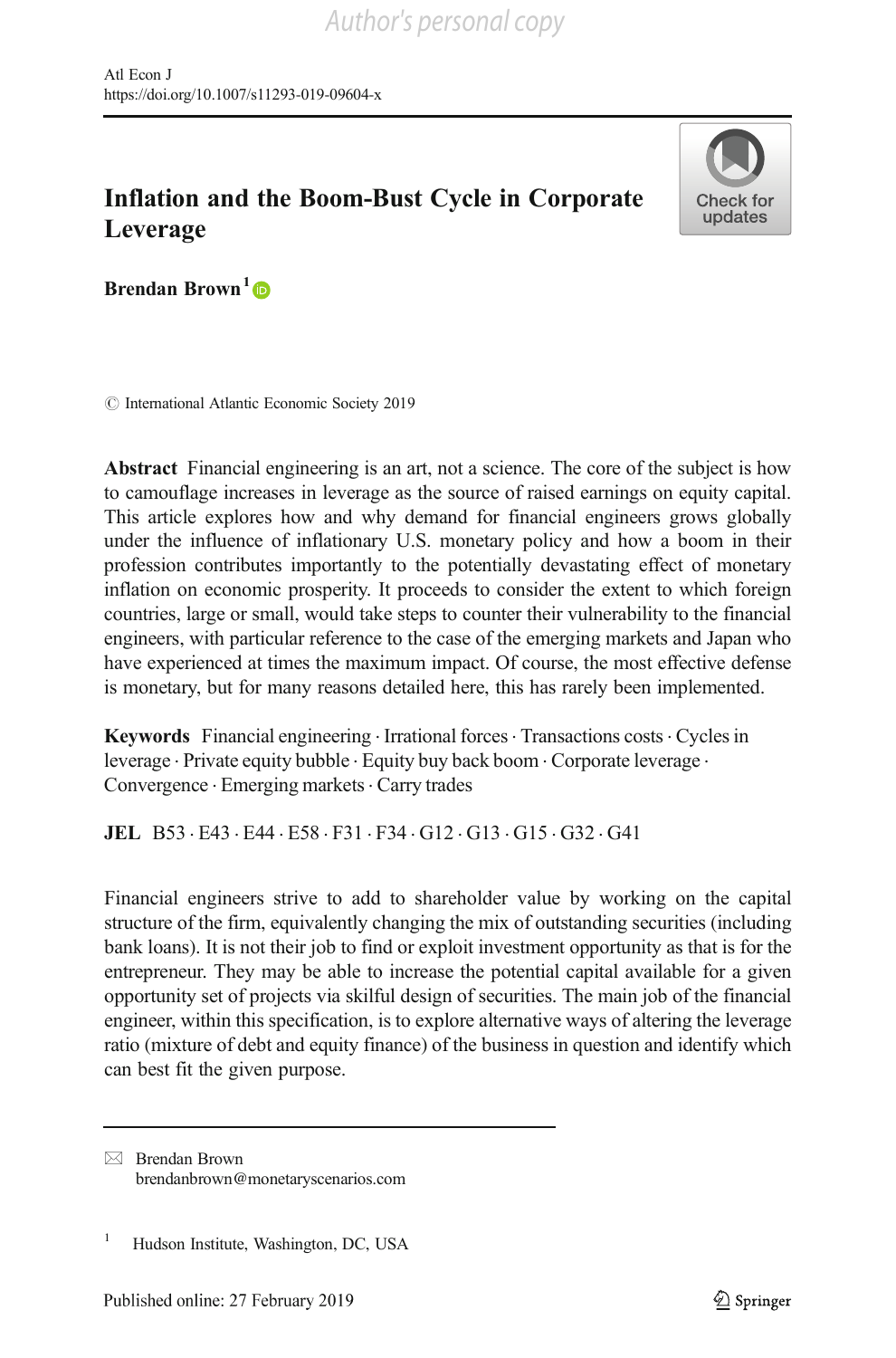In the idealized setting described in corporate finance theory, the financial engineer would find all efforts futile. According to the so-called Modigliani-Miller theorem, changes in the leverage ratio or any other type of change in the mix of securities outstanding cannot alter the total market value of the firm (the sum of all its securities, whether debt or equity) (Modigliani and Miller [1958](#page-11-0); Miller [1988](#page-11-0); Titman [2001\)](#page-11-0) The key insights here are that the individual investor could have replicated on his own any change in leverage or more generally capital structure that the company could achieve. If markets for contingent income in different states of the world are near-complete, then re-packaging income among different securities would not alter the total value of the mix. There is no reward for the corporate financial engineer's work. For example, instead of the firm increasing leverage, individuals could reduce the share of safe bonds in their portfolios or increase the amount of personal borrowing against it but the end result would be the same.

In the real world, a whole host of factors could rescue the financial engineer's work mission. As some debt securities outstanding may have imperfect seniority covenants, introducing more debt may lower their value to the benefit of pre-existing equity holders. The securities may be so complex in nature, though attractively packaged, that the engineer might be able to fool one group of investors or lenders to the benefit of another group, most importantly the equity owner. Alternatively, there may be substantial costs of going through the bankruptcy process. In that case, the engineer should calculate the optimal leverage ratio which would reduce costs in actuarial terms to the most efficient level from the viewpoint of the equity holders assessing trade-offs between risks and potential returns. In this regard, an increase in the leverage ratio might allow the entrepreneur to maintain a controlling equity ownership, saving on the alleged costs of public ownership and the associated short-term reporting requirements. Finally, there are the tax aspects, that are less clear than at first glance.

According to the standard presentation, interest cost is deductible from profit before taxes, providing an incentive to increase leverage to the point at which other costs of leverage (e.g., potential bankruptcy costs) increase into equivalence with the present value of the tax saved (calculated at the margin). In this argument, however, the focus is exclusively on taxation of income generated by the corporation (calculated before deduction of interest) while still upstream (in particular corporation tax). However, one should also take into account the tax on income as it proceeds downstream from the original gross profit source to cash or wealth gain in the hands of stakeholders (debt and equity holders) whether categorized as, for example, interest income, capital gains, or dividends. That part of profits which turns into interest income on the way to the respective stakeholder is subject (at the level of individual taxation) to potentially high marginal rates of tax, an offset to the fact that at the source, this may not be subject to the basic corporate tax rate. By contrast taxation of dividends might be at a much lower rate than interest income (specifically for the effective rate on real income adjusted for inflation). Capital gains tax may be low especially with respect to non-realized gains. Even so, the complexity of taxation systems and the heterogeneity of investors with respect to tax treatment (both within the U.S. and globally) should provide some scope for financial engineers to use their skills.

#### Irrational Forces Increase Scope for Financial Engineering

After allowing for irrational market forces, the scope for financial engineering increases substantially. This is where monetary inflation comes into our discussion. Monetary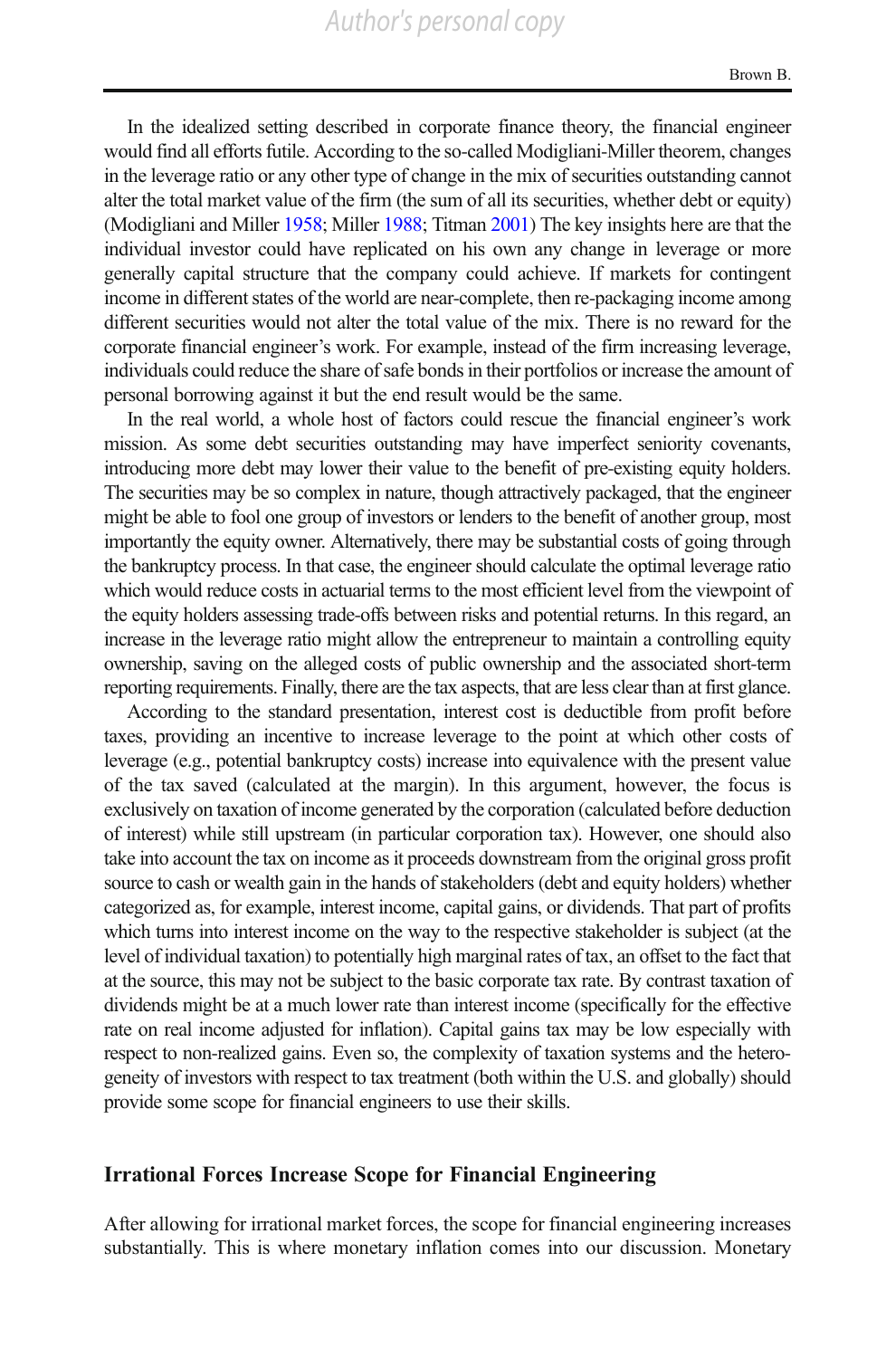inflation strengthens irrational forces in various ways in the financial marketplace. For example, insofar as the effect on return to safe assets is often compression into negative territory, inflation may encourage irrational behaviour of the form analysed by Kahneman ([2011](#page-11-0)) in his development of prospect theory.

Specifically, if you offer someone the choice between certain loss and a bad bet (the expected utility value of a bad bet is more negative than for certain loss), most choose the bad bet. In the context of monetary inflation where real returns from safe investments (e.g., government bonds and fiat money) are negative (the likely denouement of high inflation), investors might adopt a range of strategies for adding to risk despite rationally assessed returns (demonstrating a normal healthy scepticism towards speculative narratives) being unsatisfactory. Alternatively, even when safe returns are not obviously depressed, but the central bank is, e.g., leaning against high rates in line with an abnormally high neutral level as during a period of rapid growth in economic prosperity, a capital gains bonanza can fuel positive feedback loops stimulating irrational exuberance. (Brown [2017](#page-11-0))

How do these strengthened forms of irrationality provide new scope for the financial engineer? Hypothetically, financial engineers could focus on finding where the irrational forces are causing misaligned prices between debt and equity or between other pairs of securities (including cross-currency comparison) and take advantage of this for the shareholders they ultimately serve. If debt has become over-priced relative to equity, then the engineer should boost debt and reduce equity outstanding, but there are three problems with this answer. First, by what objective measures can the engineer assess mispricing? Second, even if there is mispricing, how can the engineer have any confidence that a correction will occur within the near future and not grow into even greater mispricing? Third, if shareholders are able to act on their own to account for perceived mispricing, why would there be any reward for the financial engineer's efforts?

For example, the engineer may determine that, in areas of business activity where he focuses attention, interest rates as presently manipulated by central banks are unusually low relative to expected rates of return to entrepreneurial investment. Issuing debt to buy back equity is something that shareholders can do on their own (whether by taking on debt or reducing the share of safe bonds in their portfolio). Equity prices presumably already reflect artificially low interest rates. If equity does fall towards a fundamental value, a firm in which financial engineers had been active during the hot phase of asset inflation in issuing debt to retire equity could find itself heading towards legal jeopardy as its leverage ratio jumps reflecting the fall in equity values, re-doubling the fall in equity price.

## Engineers Save on Transaction Costs but Are Not Good Gamblers

Finance 101 suggests that the debt position of corporation  $X$  is equivalent to holding riskless debt plus writing a put option (at a low striking price) against the hypothetically unleveraged equity of a given corporation (Black and Scholes [1972\)](#page-11-0). Income from the put option provides extra interest. Given the hunger for yield, the prices of the put options are depressed far below fundamental value relative to equity value, as depicted in low derived estimates of volatility based on the Black-Scholes formula. In principle, arbitragers could buy puts whilst selling equity, but transaction costs and calculation costs (imprecisions) would be considerable.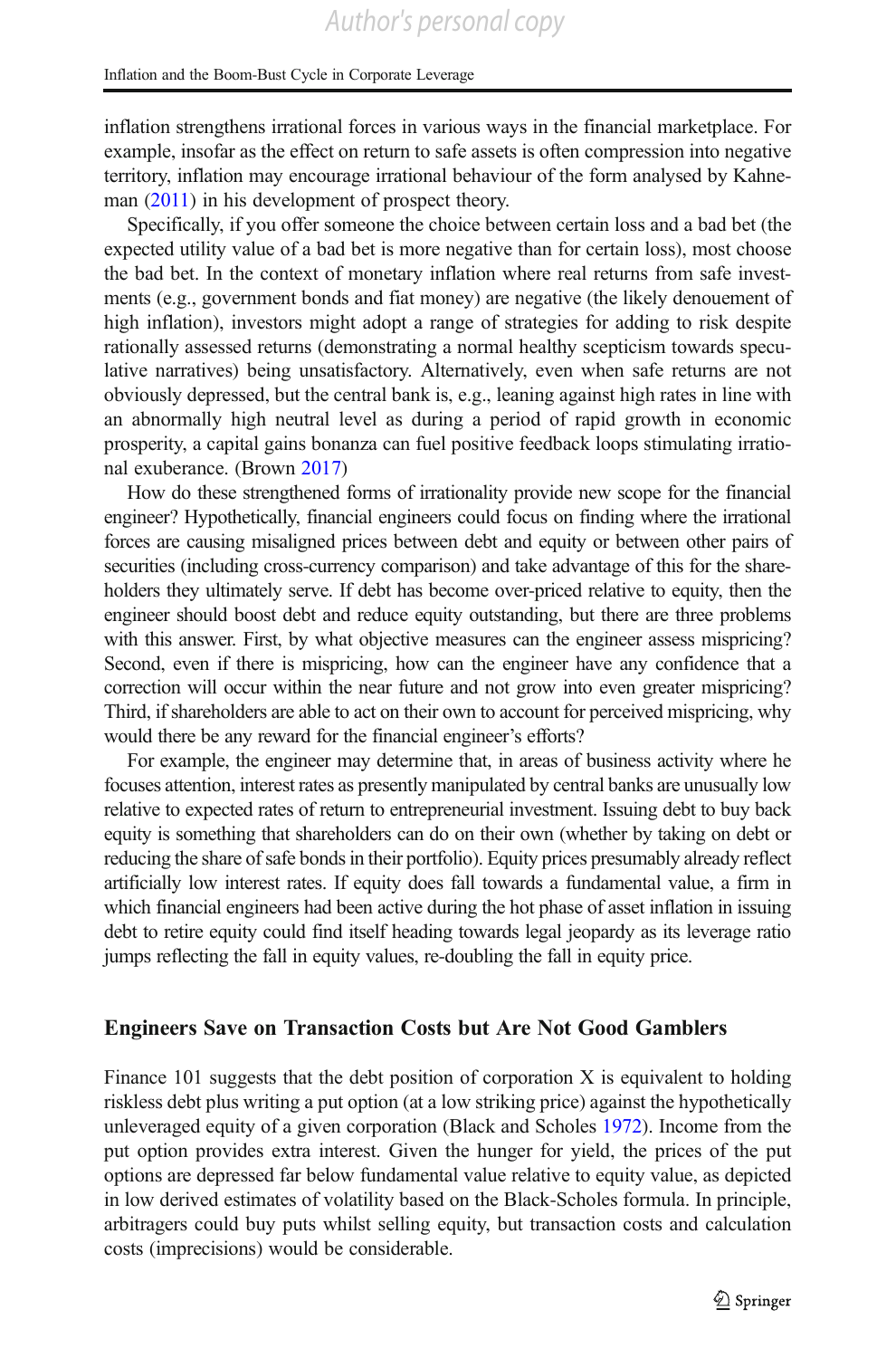The corporation may have an advantage in being able to scoop up arbitrage profits by issuing corporate debt to the yield-hungry investors, effectively buying puts at depressed prices as a component of this process and buying back some equity. The corporation could offset the boost to leverage implicit in such arbitrage, at least to some degree, by running down bank loans. Overall transaction cost considerations of these operations might justify the company having a higher leverage ratio than otherwise, which shareholders can offset as they choose. All of the foregoing is subject to not incurring a serious increase in risk of bankruptcy when asset inflation eventually moves into the end phase. Equity markets could collapse and the exposed leverage ratio calculated at market values could increase.

In broad terms, financial engineers may facilitate arbitrage as described. In fact, they are not bold gamblers against irrational market value disparities. Quite the opposite is true. In their search for big time reward, they play on the phenomena of irrational markets, which includes excessive expectations of returns from carry trades in various forms (whether seeking currency risk premium, illiquidity risk premium, or term risk premium), the dropping of normal cynicism about speculative hypotheses, and the momentum following and unusual blindness to, clever disguises of leverage, all to increase prospective rates of return to equity shareholders as long as the "bubble music" continues. Momentum-following involves gaining from positive feedback loops related to investors' expectations of future returns from high present returns. When a particular asset is rising, higher leverage means greater returns. In a world where momentum investors are chasing growth stocks, why not join the party. It has been noted that the reporting of profit and loss for effectively captive leveraged hedge funds in the nonfinancial sector is quite malleable (Gilbert and Hrklicka [2018\)](#page-11-0).

If leverage ratios are calculated at market value for outstanding debt and equity securities, they tend to fall during the hot phase of asset inflation, even given rampant debt issuance, as equity values skyrocket. The name of the game at such a time is to prevent leverage ratios from falling sharply, which would tend to depress the momentum of the given stock, making it unattractive in a momentum-driven market. A wide range of incentives may encourage such behaviour, restraining the fall of leverage as equity values soar.

For example, senior management overseeing financial engineers may have much potential remuneration in the form of options expiring soon. If financial engineers participate in pension fund management decisions, they could increase the mismatch between fixed pension commitments and variable investment returns, closing during the hot phase of asset inflation the so-called pension gaps and generating a boost in earnings. In the financial sector, engineers may implicitly consider too big to fail and deposit insurance when premiums are fixed, meaning that leverage can be increased without equity investors taking on commensurate risk.

## Why High Leverage Rather than Genuine Enterprise Risk? The Case of Private Equity

Why does the demand for momentum and the related appetite for risk show up as pursuit of higher corporate leverage rather than as an extra 100% equity enterprise investment opportunity (in particular for new projects), which is riskier and potentially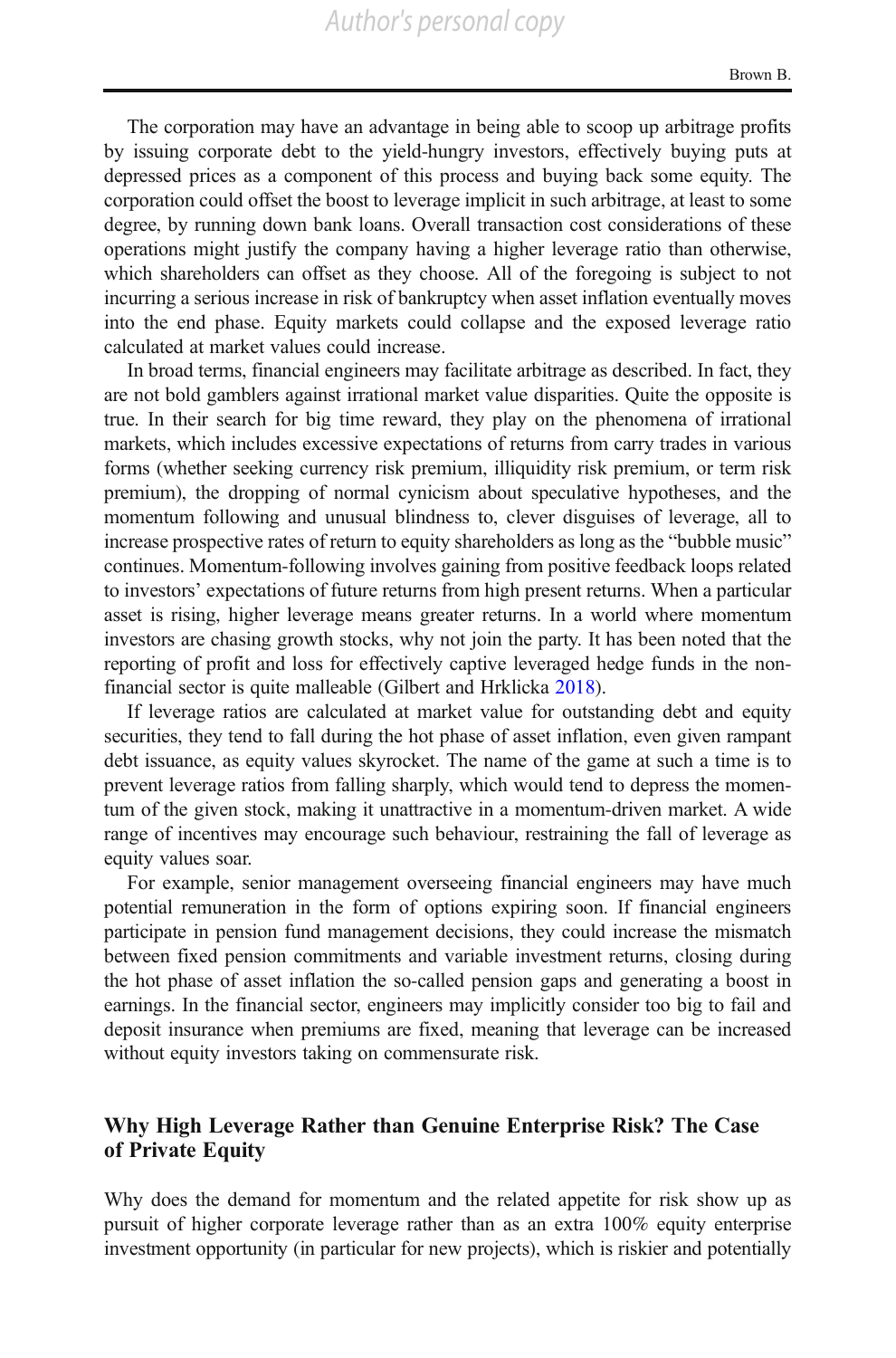has a higher return than normal? One should consider here whether, at an aggregate level, individual corporations boosting leverage to produce higher equity momentum than otherwise in a rising market can succeed. The equity repurchases alone reduce the supply of equity and increase the supply of debt. In the aggregate, portfolios become no heavier with respect to underlying equity exposure. Crucially, though, that assumes an unchanged equity price. If equity values are rising sharply, in part because of the irrational sparkle of momentum or leverage driven returns, increased leverage driven by equity buy-backs can in fact accompany an increased supply of equity at present inflated prices. Moreover, even without considering this value effect, from the viewpoint of each corporation acting individually, it may make sense to engage in financial engineering. Practical economics is full of examples of zero- or even negative-sum games driven by market forces.

Next consider time-horizons. Even the crazed investor during a bubble has a presentiment that good times will not last (Brown [2016\)](#page-11-0). Hence horizons become shorter than normal. There is not great demand for long-gestation investments, but instead for leveraged-up investments that make quick, high returns or momentum investments that seem to be on a roll. The scope for leverage increases because normal caution does not apply to setting debt limits. A range of investors exist with abnormally large demand for higher risk credits (carry trade). High returns become the normal expectation for bond investors, who are no longer content with the low safe return, but believe that a more favourable trade off is possible between risk and return than in normal circumstances.

Enter the private equity industry that thrives on financial engineering during great monetary inflations. For example, the titans select current public-quoted companies, take them private with ramped-up leverage, and reap returns from a general environment of rising equity prices and even dizzier high-risk debt prices. They also gain from the carry trade into illiquid assets. Investors desperate for well above normal yield proportion their exposure to illiquidity, perhaps irrationally confident in the view that there is less danger of sudden illiquidity than in the past or that financial engineering has permanently reduced risk. The private equity industry has a powerful narrative to spin. By consolidating control of the company and taking it private, they can accomplish wonders on the asset side of the balance sheet. No one knows until the end of the financial cycle whether those claims are true.

In general, their success turns on the opportunity to issue massive debt at a fundamentally high price relative to equity. As experts in the bankruptcy process, they know how to contain the claims of creditors and force them into debt-equity swaps. They gain from the carry trade into illiquidity as investors frantic for yield are ready to unusually embrace such securities to obtain extra return, convincing themselves that normal illiquidity has been suspended, which may be the case during the hot phase for private equity investments. The combination of hunt for yield and carry trade into illiquidity fuelled in the present monetary inflation cycle (whether dated as starting in 2011 or the sub-cycle starting in 2015/16) another booming business under the private equity industry umbrella: sub-prime lending to households and businesses. The overall dazzle of private equity derives from the markets momentum that characterizes monetary inflations, such such as the gains in equity prices, the scope for projecting fantastic profit growth based on unappreciated underlying leverage (calculated at fundamental equity valuations which exclude the speculative froth), the giant carry trade into illiquidity, and of course the power narrative about superior management and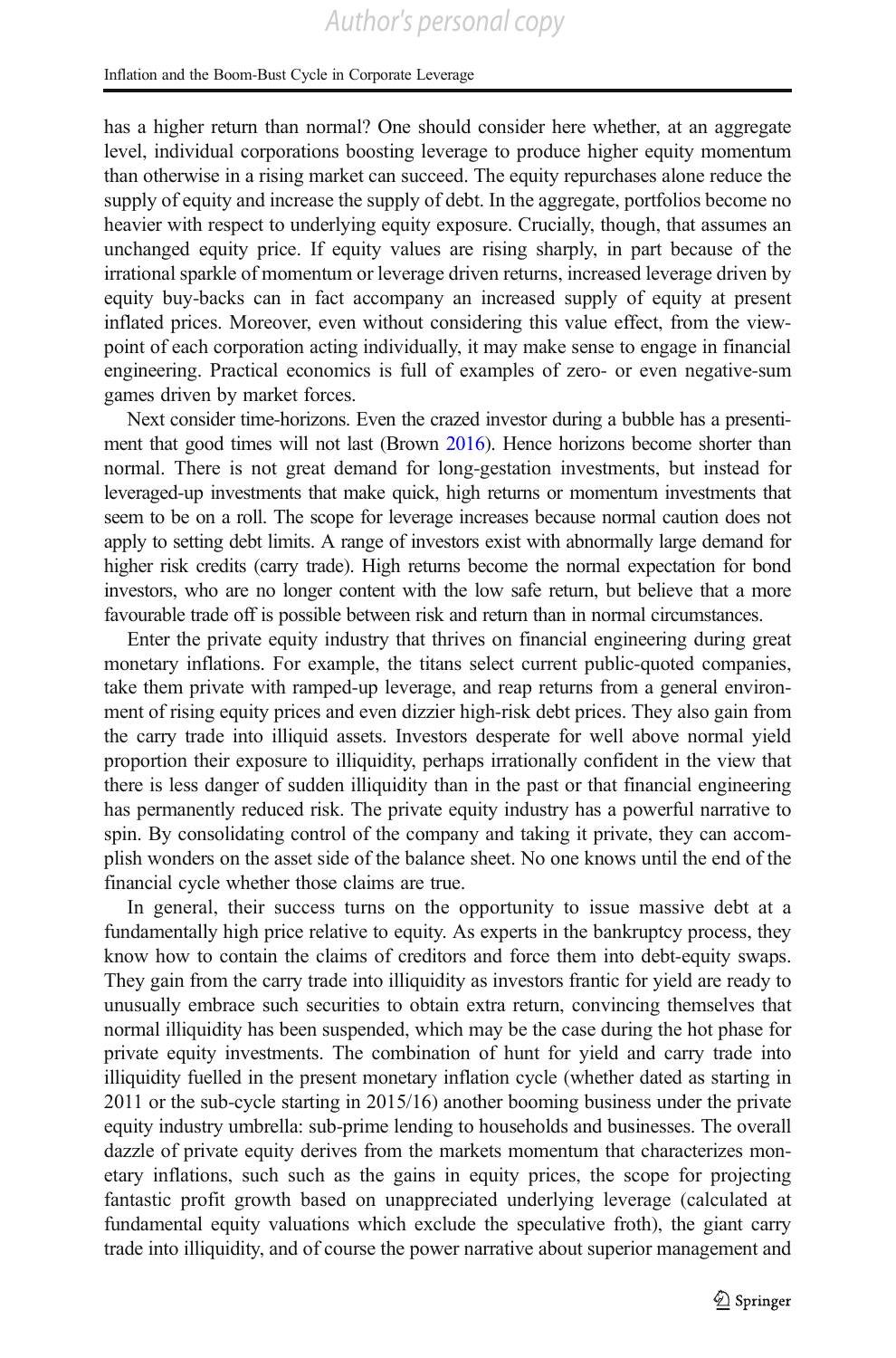whispered narrative for those in the know about the gravy train from crony capitalist connections (Brown [2015](#page-11-0)).

#### Puzzles of the Equity Buy-Back Boom

Equity buy-backs in the U.S. have been a particular boom area for financial engineering during this cycle, which highlights some of the previous points (e.g., Lund et al. [2018;](#page-11-0) Asness et al. [2018\)](#page-11-0). In 2018 equity buy-backs reached \$1.15tn (almost 6% of U.S. GDP).

Equity buy-backs are not entirely bad. In fact, they are best thought of as the company returning surplus cash from investments back to shareholders. It may indeed be most tax efficient to do this by buying back equity (wherein shareholders pay tax at the capital gains rate which can be lower than the tax on dividends). Moreover, dividend fluctuations tend to convey messages. For example, a reduction in dividends may suggest negative company developments. In contrast, no one assumes equity buyback programs are permanent. Moreover, bold equity buy-backs with respect to surplus cash demonstrate to shareholders that there will be no clandestine raids on hard-tojustify reserves to spend on low return pet projects of empire-seeking management (including dubious merger and acquisition activity).

There is much nonsense regarding equity buy-backs, primarily against the background of "bubble markets" under conditions of monetary inflation. Perhaps one of the biggest falsehoods is that the company buying equities in the market pushes the price up via supply and demand. The corporate buyers of stock add to the pressure from the demand side (from the viewpoint of market makers in the stock).

It is best to think of equity buy-backs as cancellation of equity matched by a cash distribution. Imagine a company that has only equity outstanding. The company decides that it has no current use for a mountain of cash which at the current equity price is equal to 10% of outstanding equities. It announces that every investor will have one in ten shares cancelled and the cash will be paid out at the current share.

This would not happen in the real world because there is no legal or tax framework to facilitate it. Instead there is only the company buying back equity. For there to be absolute equivalence, every investor must decide after hearing about the buy-back operation to sell 10% of their holdings in the marketplace. That would be 100% rational. Otherwise the investor would be increasing the concentration of his portfolio's investment in company's core activities (beyond the holding of cash). There is no obvious reason why one would do so.

In the real world, many investors would not operate like this, perhaps influenced by reluctance to incur transaction costs. In this case, they would be potential sellers further down the line. If the price went up under transitory demand from the company's buyers, surely this would be snuffed out by widespread value selling. After all, nothing has fundamentally changed to justify a higher selling price, other than possibly the efficiency of the cash mountain being disposed of and it was sub-optimal that the company was ever holding such a mountain, which surely is more valuable in the shareholders' hands.

Earnings per share likely increased as low yielding cash was disposed of, but this would not translate into a higher equity price directly, as implicitly the overall risk of the company also increased. In any case, changing the composition of investments does not produce added value, except through increased efficiency. Cutting back cash is a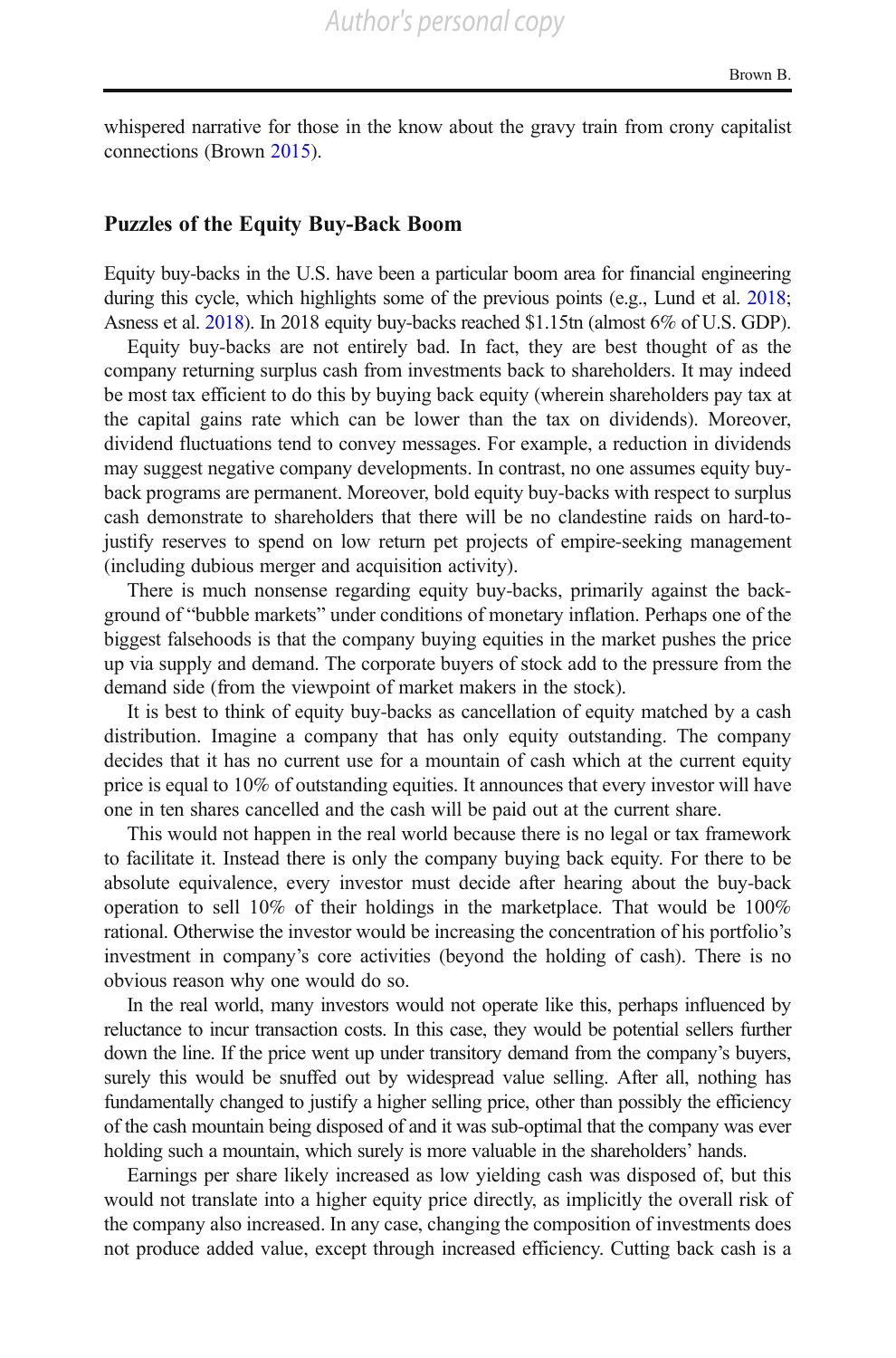method of reducing negative leverage. Individuals could choose to reverse the operation on their own personal account. If all that was involved was a shift in negative leverage, there would be no added value from such a manoeuvre by financial engineers.

The same conclusions hold with respect to equity buy-backs that increase the amount of positive leverage. Equity buy-backs matching increased debt issuance, holding all else constant, are equivalent to using the proceeds of debt to retire equity. There would be a boost to earnings per share on the assumption that interest costs are low relative to the cost of equity, but this should not increase equity value. The equity's risk would increase in line with leverage and so the expected rate of return should be higher to justify the same price.

Yet amidst the froth of monetary inflation, as evident in capital markets during the present cycle, there has been much buzz about equity buy-backs and how they add to equity value. Some of the equity market bull analysts go so far as to say that equity buy-backs should be added to dividends and the combined rate of cash pay-out compared with the current yield on bonds in calculating the implicit equity risk premium! Of course, there are no hard tests here. When share prices rise on the announcement of buy-backs, who knows whether this is collective relief that the company is not going to engage in wasteful merger and acquisition activity. Even so, how much waste could there be on a consistent basis without the market in corporate control stepping in to exert discipline? Suspicion is strong that there are rewards to financial engineering that would not occur under ideal market circumstances and that stem from the climate generated by monetary inflation.

## Corporate Leverage Boom in Emerging Markets

This paper thus far has concentrated on corporate leverage boom (albeit in aggregate camouflaged by sky-high equity valuations) in the U.S. during raging monetary inflation. Of course, on the global scale, the biggest boom in corporate leverage was in the emerging market world (Alter and Elekdag [2016](#page-11-0); International Monetary Fund [2015;](#page-11-0) Aldasoro and Ehlers [2018\)](#page-11-0). The ingredients are the same: yield-hungry investors in pursuit of income, momentum-crazed speculation, and considerable scope for camouflage of leverage that could bolster equity values, the growth of private equity and the narrative.

The narrative of convergence (emerging market economies catching up with faster growth in advanced economies in the globalization age) has promoted emerging market corporate debts, as has the prevalence the of real estate market boom (which means apparent solid collateral for debt issuance). Alongside, there is sometimes a financial narrative, that of perpetual real exchange rate appreciation (for the domestic currency of emerging market economies based on hypothesis of economic convergence), which means perpetual profit to be derived from foreign currency borrowing collateralized against local currency assets.

In all asset inflations going as far back as the 1920s, the appeal of high-yield foreign debt rose disproportionately from the viewpoint of investors and lenders in mature low interest creditor nations. In boom time, given powerful narratives about miracles in new debtor countries accompanied often by real estate market booms, corporate and other debts suddenly enter the eligible range of investments, especially on the part of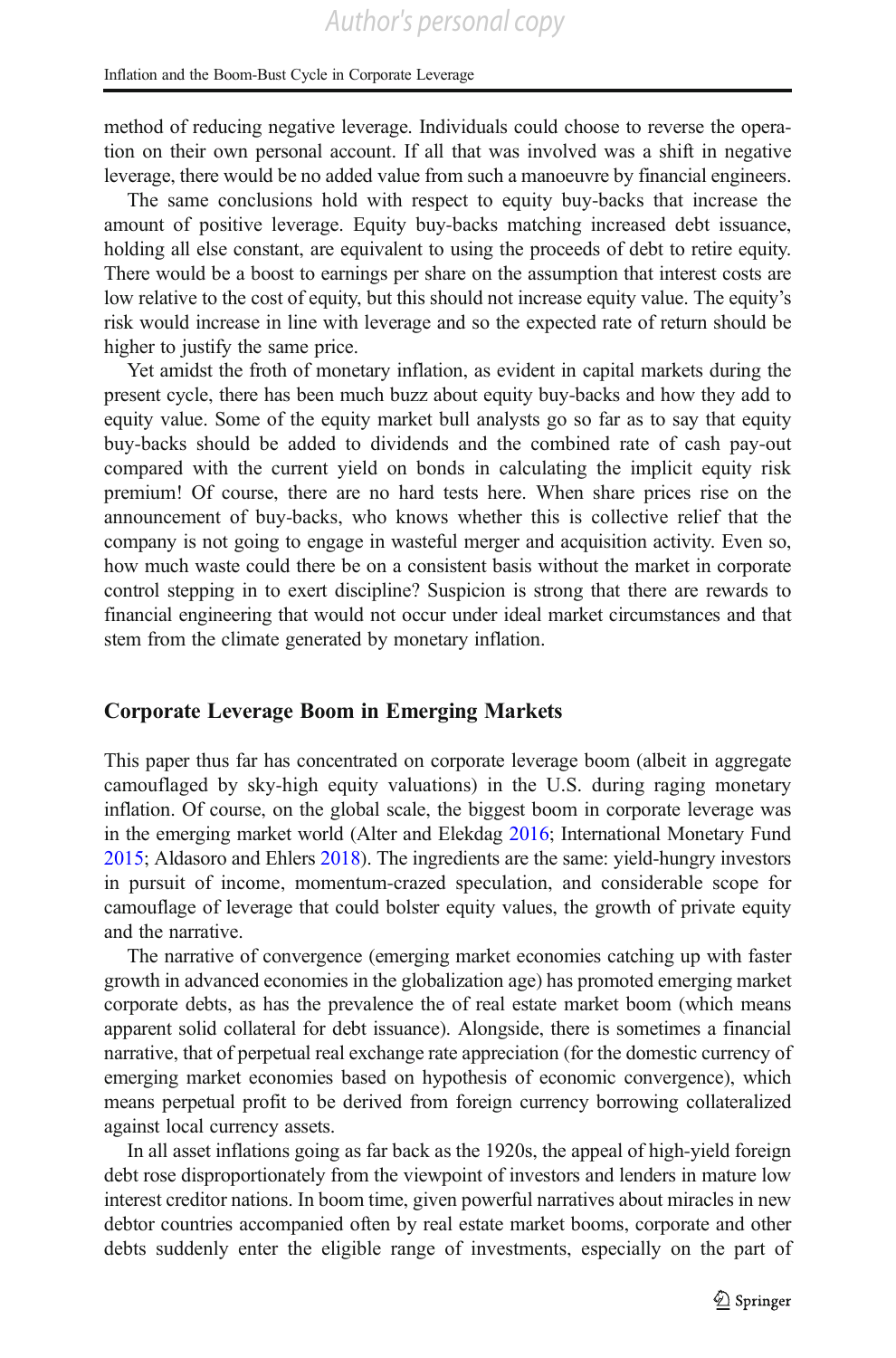investors who in the prevailing asset inflation have become more confident about their ability to find areas of high return. Regarding local currency debt, the extra premium obtainable for exchange risk is seen as a good bargain by yield-hungry or overconfident investors who persuade themselves that this risk has faded.

Such was the case in the craze for German corporate, bank and local government debts during the mid and late 1920s against the background of pervasively low U.S. interest rates as the Fed sought to prevent U.S. prices from falling, as would normally occur in a sound money environment given rapid technological change. Some bonds were denominated in U.S. dollars, others at a higher yield in reichsmarks. The mark-dollar exchange rate was fixed, according to the Dawes Plan of 1924 following the end of the hyperinflation. Berlin real estate between 1924 and 1928 rose spectacularly in price. Ultimately when credit bubbles cool, emerging market debts and related economies are the hardest hit.

The question is whether monetary policy in emerging market economies, where corporate leverage and a wider leverage boom have been sparked by Fed monetary inflation in the ways described, could lessen the severity of their respective boom-andbust cycles? The discussion is in the context of a floating exchange rate regime, where the emerging market currency is freely floating versus the U.S. dollar. Note that the leverage boom has two dimensions. First, local companies in the emerging market economies run up foreign currency liabilities against domestic currency assets, thereby assuming exchange risk. Second, local companies do the same but against foreign currency assets and perhaps facilitate a foreign asset acquisition boom. In this second case, there is no direct fanning of exchange risk exposures, though these may well still increase indirectly because local currency assets are part of the ultimate collateral for foreign currency loans to emerging market corporates. Both elements were present in the actual foreign currency lending boom into emerging market economies in the present cycle (McCauley et al. [2015](#page-11-0)).

The argument against the use of monetary policy in emerging market economies to break the foreign currency borrowing boom is that it sets off a vast cycle of local currency appreciation, severely damaging the locally traded goods and services sector. Even then, the economy may not be spared from the harmful effects of U.S.-led monetary inflation, though harm may be inflicted and spread in different ways from the scenario where the local central bank indeed was defiant. The purpose here is to present a counter-argument.

Tighter domestic monetary conditions in the local economy should slow down the growth of credit, at least the part denominated in local currency. High interest rates would, in themselves, be appealing to income-starved investors elsewhere, but with the currency in the stratosphere, appetite would be constrained by the knowledge that a big currency fall would lie ahead. High domestic interest rates would halt any incipient asset inflation in local real estate and equity markets under the influence of foreign demand as induced by Federal Reserve policy in particular.

There could be an irrational frenzy of demand by local borrowers for foreign currency credits, with domestic companies far too sanguine about the danger of currency mis-matching and future exchange rate movements in taking on foreign currency (chiefly dollar) liabilities. On the supply side of these credits global-yieldstarved investors would also be far too sanguine. For example, local borrowers and lenders may take the view that the current sky-high local currency value will persist for a long time, certainly until the loan is due to be repaid. A switch into local currency can be made at some point well before any sudden crash.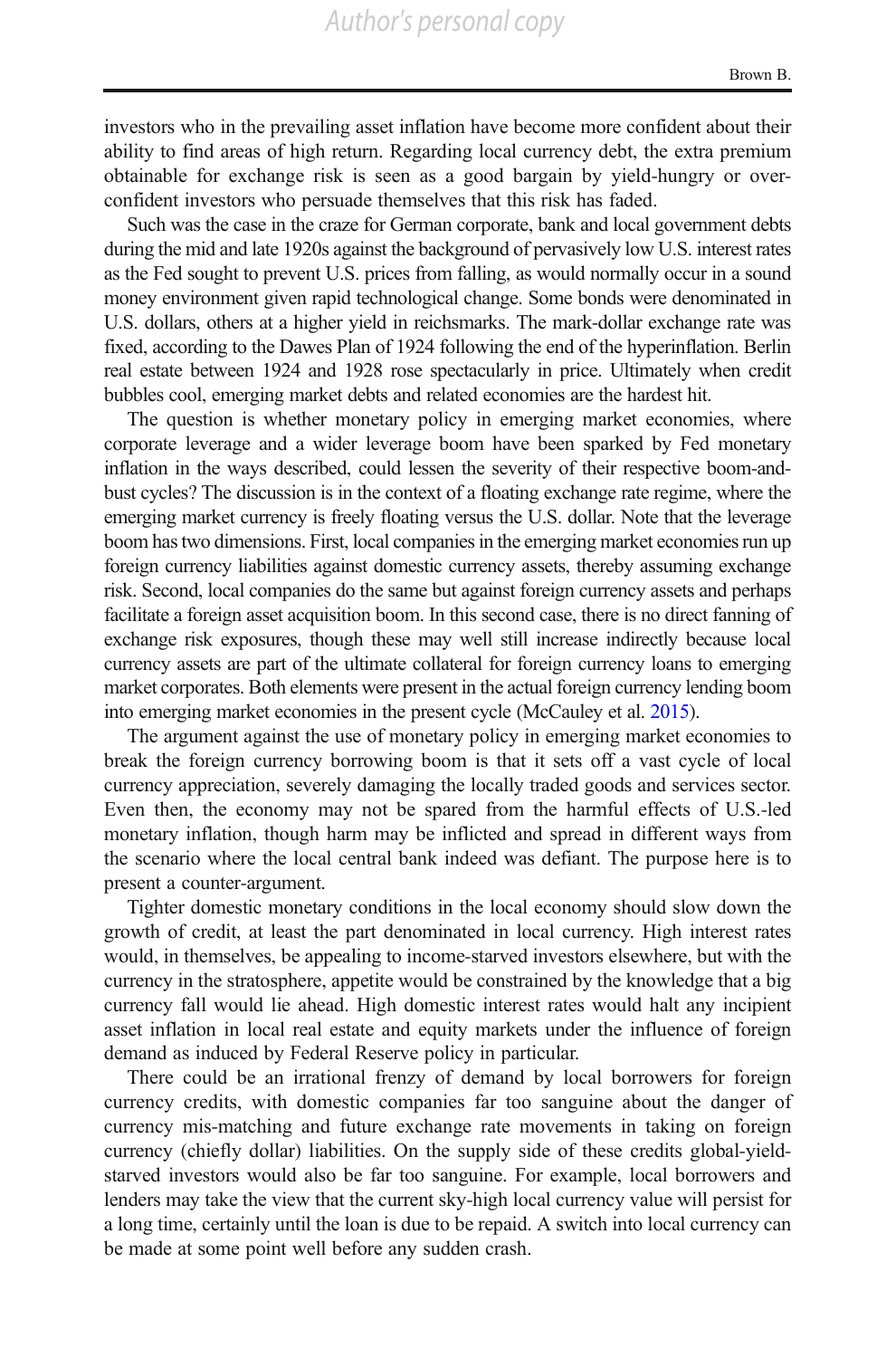This is a version of the stampede fallacy. Individual investors know there is something untenable about the present situation, but they plan on exiting before the stampede. Of course, in aggregate such an early exit is impossible. Alternatively, they may believe a miracle story that justifies a permanently high level of domestic currency. Given that the irrational forces rampant under monetary inflation might inflict considerable future economic cost via the intermediation of the foreign currency credit market as described, and that, in the interim, monetary defiance would cause huge short-term dislocations in the traded good sector, surely it would be better for monetary policy to be in part accommodative, following the lead of the foreign monetary superpower (most likely the U.S.) (Brauning and Ivashina [2018](#page-11-0); Miranda-Agrippino and Rey [2018\)](#page-11-0).

That is the conventional wisdom which has been almost universally followed, not just by the monetary authorities of emerging market economies, but by those in a whole range of small-and-medium-size advanced economies in the firing range of U.S. monetary inflation (via its effect on asset markets). However, suppose the local central bank and the political authority to which it is responsible made it quite clear to the population that the Fed's inflationary monetary policy would lead to a domestic monetary emergency. If the decision was made to follow the Fed, there would be great damage ultimately, most likely a real estate boom and bust, a consumer credit boom and bust, and a deterioration in the quality of local money. Suppose, subsequent to that explanation and persuasion, an alternative strategy was announced.

In view of the U.S. policies, the local central bank would double its resolve to follow non-inflationary policy. The local currency would shoot up, but domestic investors should see this as an opportunity to buy foreign assets cheap. Consumers and businesses should bring forward purchases of foreign goods (advance purchasing or buying now rather than later). The appreciation of the currency would bear down on domestic prices across the board. Consumers and businesses, seeing that the local central bank was on a steady long-run monetary path (e.g., with base money supply growing by a very low amount each year) would see higher prices in the future, justifying the bringing forward of expenditure.

In the export industry, there would be immediate wage cuts (or foregoing of bonuses) in local currency terms, but these would be rescinded once the emergency was over. Local finance and monetary authorities would be zealous in monitoring and pointing out the risks related to currency mismatch in foreign currency borrowing.

A key consideration here is that ultimately U.S. monetary inflation would reverse, either via policy action or via credit market revulsion. Then inward demand from abroad for domestic currency of the emerging market economy or small advanced economy, whether as a haven for sound money albeit with large exchange risk or just an irrational search for yield disregarding exchange risks, would moderate. In the meantime, a wider trade deficit and demand for foreign assets in the country defying the U.S. monetary lead may make the sky start to fall in.

When this happened, there would still be the long-run benefit of high-quality local money and an accumulation of foreign assets bought at cheap local currency prices, financed in aggregate by a long-run build-up of foreign holdings of domestic money. The currency gains on the dollar would be a cushion against foreign asset price falls in dollar terms, with the cushion translating into exchange rate losses for foreigners.

This escape plan from U.S. monetary inflation depends on there being a suitable local currency monetary pivot. The local central bank must be able to set parameters for